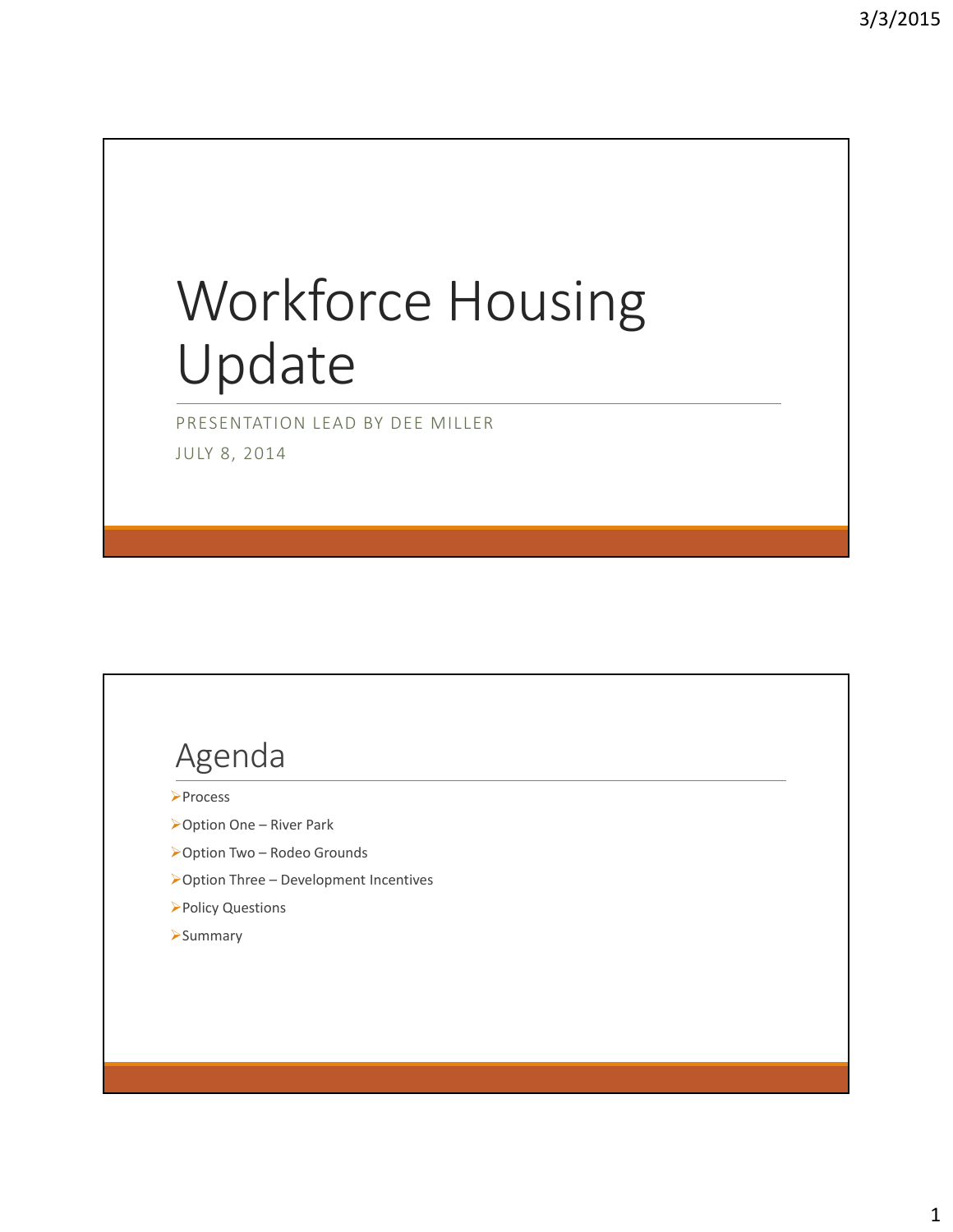#### Process

Staff analyzed and presented:

- Town available property map
- Current housing trends
- Economic and workforce demographics
- Proposed option one
- Explained benefits of workforce housing
- Made a formal presentation to the Board June 10th

#### Option One – River Park

#### Pros

- Closer to infrastructure less costs
- Integrated more into community
- Address infill
- Additional infrastructure benefits undeveloped areas
- Looping Infrastructure
- Creates <sup>a</sup> walkable neighborhood close to Main Street, parks, and schools

Cons

- Still feels remote due to undeveloped area to the west
- Raise money for grants expensive
- Will need a phasing plan
- Need to address parking ‐ area is congested

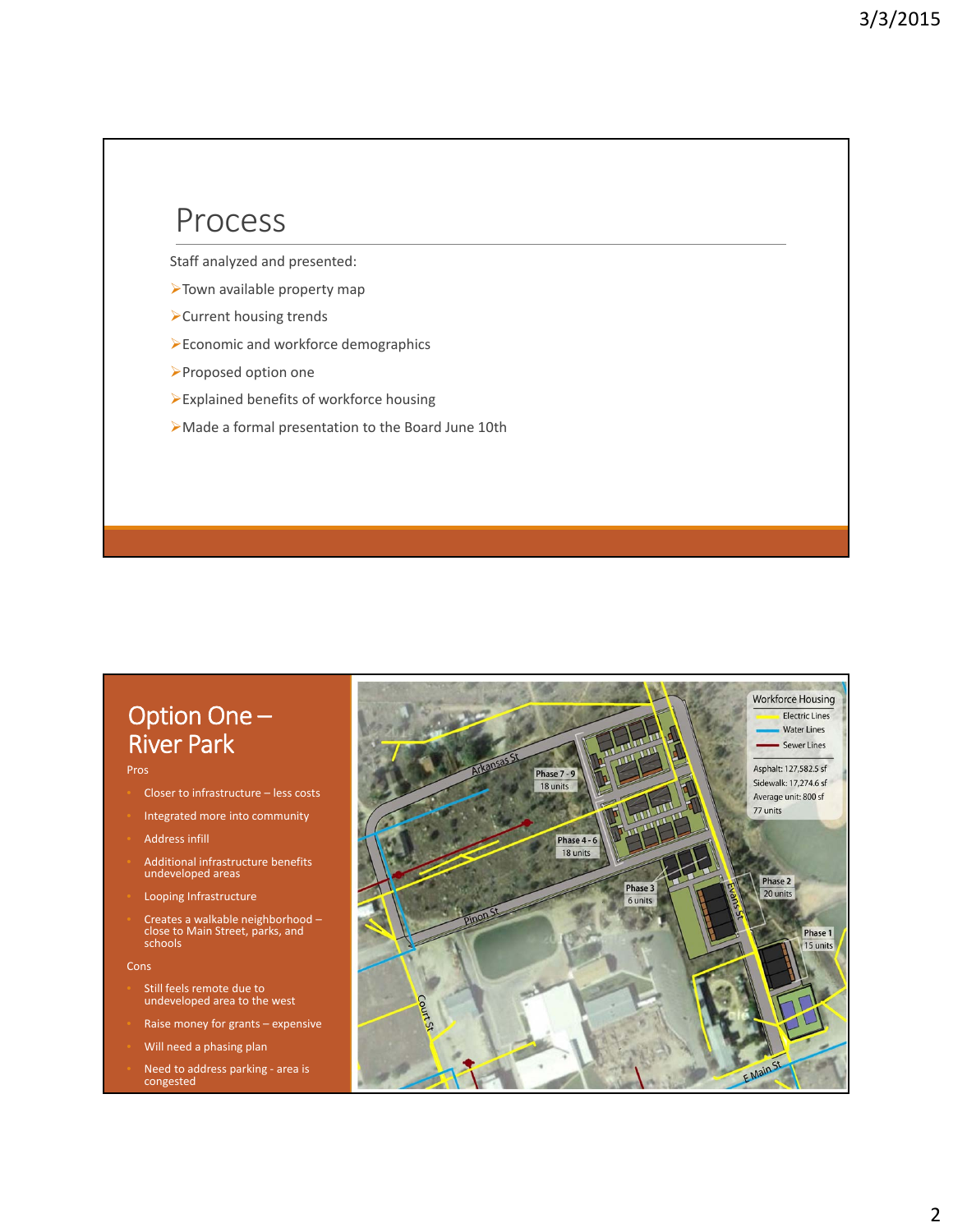#### Option Two – Rodeo Grounds

Pros

- Retain space in River Park
- More room for parking
- Can accommodate more units

Cons

- Most remote very isolated
- Furthest from infrastructure • Estimated costs for water sewer and water without roads is \$1.2 million
- Costs do not include water/sewer/road extensions
- Will need a phasing plan
- Not close to any of Town's amenities Schools, parks, stores, trails
- Transportation costs increase not close to employment centers



## Option Three – Development Incentives

- Impact Fee Delays ‐ delays the payment of impact fees until a certificate of occupancy is issued.
- $\blacktriangleright$  Fee Waivers permits, tap fees, processing fees.
- $\triangleright$  Priority Process giving priority to projects that meet affordability requirements.
- Density Bonus ‐ projects proposed in a lower density zone are eligible to increase the maximum allowed density dwelling units per acre.
- Property Tax Exemption for a period of time in exchange for a certain number of the affordable housing units.
- Flexible Requirements ‐ relaxed site area requirements, building / impervious cover, setbacks, parking.
- ▶ Affordable Housing Fund for the collection of in‐lieu housing impact fees used to help build affordable housing projects citywide.
- Low Income Housing Tax Credit Program offered by HUD.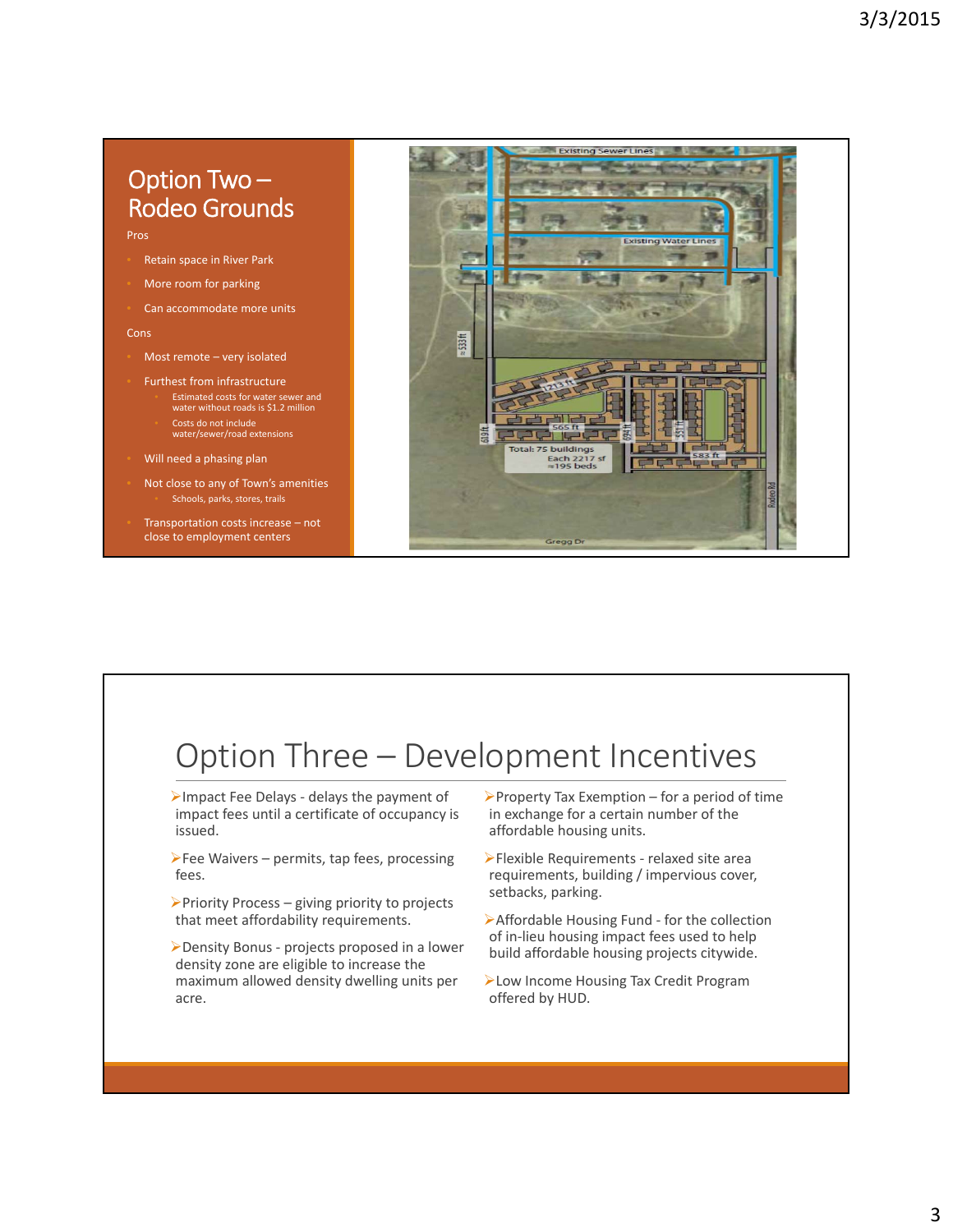### Policy Questions

- ▶Do we want to consider Option One?
- Do we want to consider Option Two?
- Do we want to consider Option Three in our land use code?
- Do we want to do a combination of Option One, Two and Three?
- Do we want to hold off on any one or a combination of options?

#### Summary

- Any of the options presented are good options.
- Each option will require investments i.e. money, time, and grants.
- There are many resources out there to help us with workforce housing.
- Town will continue to work on public/private partnerships.
- There are many resources out there to help us with workforce housing.
- Workforce housing is important to economic development.
- A decision is not required tonight staff will come back at on July 22<sup>nd</sup>.
- Please let us know if you have any questions.